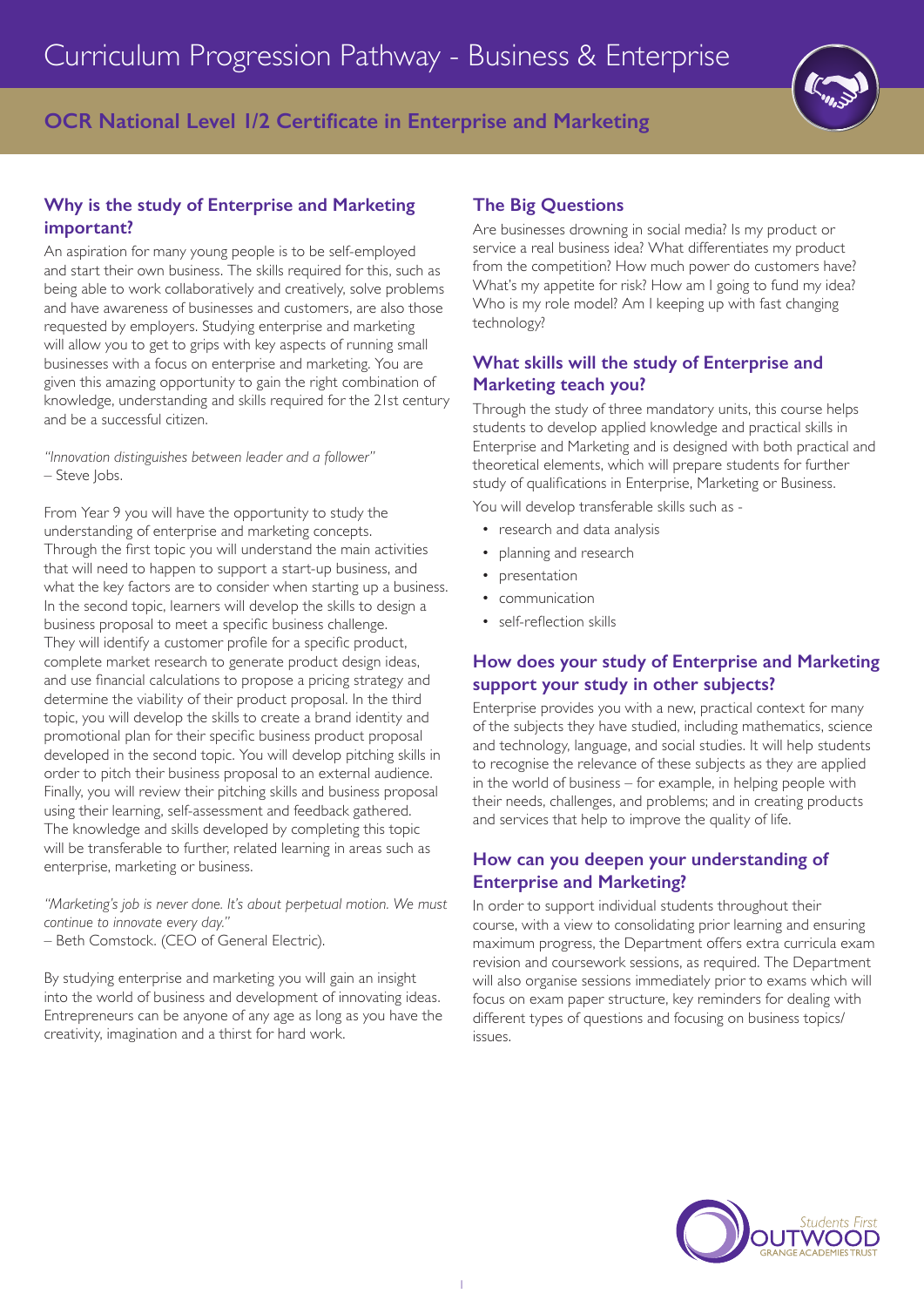## **How are you assessed in Enterprise and Marketing?**

All learners will study three mandatory topics as follows:

- Enterprise and marketing concepts
- Design a business proposal
- Market and pitch a business proposal

In Year 10 you are assessed internally through a controlled assessment and externally through two exams. There are 6 assessment points each year that we term Praising Stars©. We assess how students at their current stage of study are on track to reach their end of stage targets which are formulated on aspirational expectation from their KS2 starting points. We make an informed prediction from our holistic assessments based on our subject mapping of expectation across the enterprise curriculum.

## **Key Assessment Objectives**

### R064: Enterprise and marketing concepts:

- LO1 Understand how to target a market
- LO2 Understand what makes a product or service financially viable
- LO3 Understand product development
- LO4 Understand how to attract and retain customers
- LO5 Understand factors for consideration when starting up a business
- LO6 Understand different functional activities needed to support a business start-up.

### R065: Design a Business Proposal

- LO1 Be able to identify the customer profile for a business challenge
- LO2 Be able to complete market research to aid decisions relating to the business challenge
- LO3 Be able to develop a design proposal for a business challenge
- LO4 Be able to review whether a business proposal in viable

#### R066: Promotion and Finance for Enterprise (external exam)

- LO1 Be able to develop a brand identity and promotional plan to target a customer profile
- LO2 Be able to plan a pitch for a proposal
- LO3 Be able to pitch a proposal to an audience
- LO4 Be able to review the strengths and weaknesses of a proposal pitch

### **How can Enterprise and Marketing support your future?**

The study of Enterprise and Marketing can lead to a wide range of careers:

This course is a fantastic foundation for developing skills that you can take with you into a wide range of careers. It aims to give you an understanding of the workings of business enterprise. This curriculum pathway can lead to a full range of education and training at Post 16 level. Studying Business is especially favoured by employers as students are equipped with the necessary skills in Business. Careers include:

- Office Manager
- Accountant Brand Manager
- Financial Adviser
- Bank Manager
- Business Analyst
- Quality Manager
- Solicitor
- Teacher
- Administration roles
- Human Resources Manager
- Marketing Manager